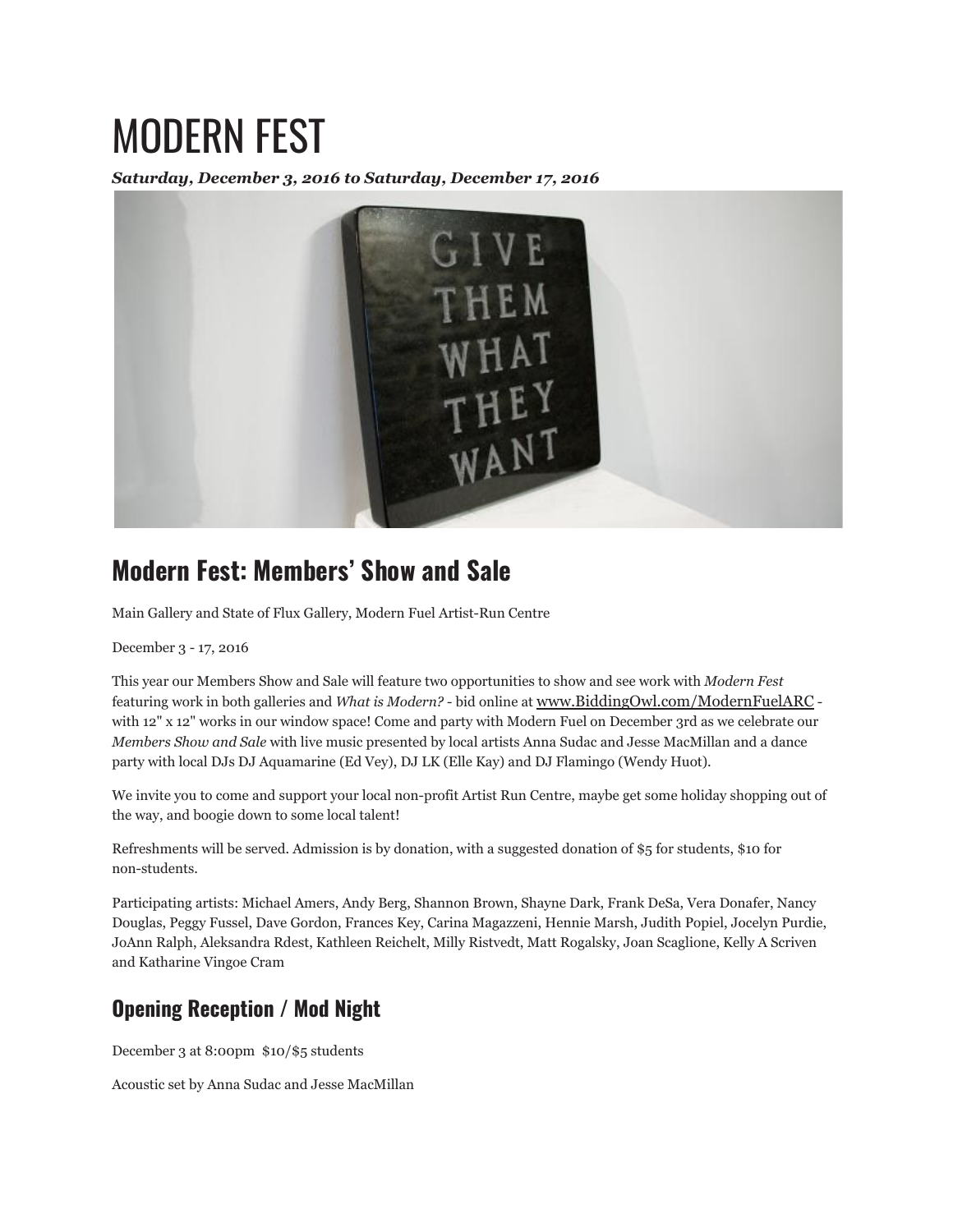#### Mod Night Dance Party at 9:00pm

with DJ Aquamarine, DJ LK and DJ Flamingo



Images: Frank Desa, *Give them what they want* (above) and *What is Modern?* (below)

### **What is Modern?**

A Silent Auction of 12" x 12" artworks

Window Space, Modern Fuel Artist-Run Centre

Nov 20 to Dec 17, 2016

A great way to support Modern Fuel and purchase an affordable work by a local artist, our silent auction will have bidding open until December 17! You can see our works in our window space anytime the Tett Centre is open, and bid online at: www.BiddingOwl.com/ModernFuelARC

## **Modern Fest Tea and Treats**

Browse the art and enjoy tea, juice and seasonal treats served by Modern Fuel Fundraising Committee.

Dec 10 from 1:00 to 4:00pm